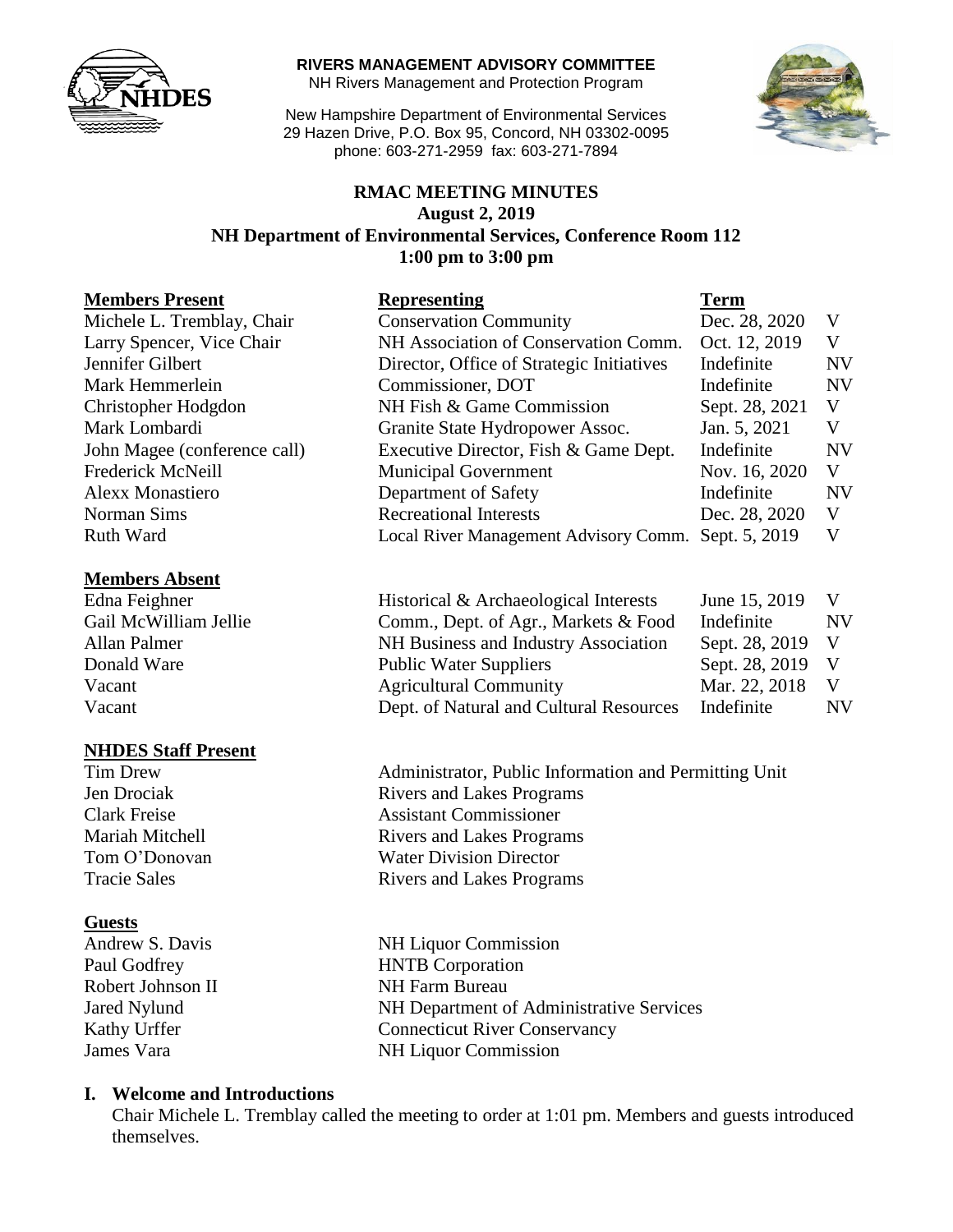## **II. Acceptance of the Consent Agenda**

Michele requested that the June 11, 2019 Draft RMAC Meeting Minutes be removed from the Consent Agenda.

#### *Fred McNeill motioned to accept the revised consent agenda consisting of the RMAC Representatives and the RMAC and Joint RMAC/LMAC Subcommittee Representatives. Motion seconded by Norman Sims. Motion passed unanimously.*

Michele requested the following edits to the June 11, 2019 Draft RMAC Meeting Minutes:

- IV, 2: UMRLAC should be spelled out as Upper Merrimack River Local Advisory Committee.
- V, 1: The budget bill was not for the New Hampshire Department of Environmental Services, but for all state agencies.
- VII: Michele's representation relative to the wetlands rules process was for the New Hampshire Rivers Council, not the RMAC.
- X, 2: Action Items, Ed Person was suggested for the agricultural seat on the RMAC, not the historical seat.
- *Ruth Ward motioned to approve the June 11, 2019 Draft RMAC Meeting Minutes with the edits noted. Motion seconded by Fred McNeill. Motion passed unanimously.*

# **III.Surplus Land Reviews**

- 1) New Hampshire Liquor Commission SLR in Hampton (SLR 19-006)
	- Tracie Sales summarized the proposed sale of 87-acres, excluding the footprints of both liquor stores, of the northbound and southbound I-95 service plazas in Hampton by the New Hampshire Liquor Commission (NHLC). The footprints of the currently developed service areas are 5.2 acres on the northbound side and 4.7 acres on the southbound side. The plan is to redevelop the properties adding food, retail, and fueling services while rebuilding the liquor stores. Both service areas are adjacent to the Taylor River, and the parcel along the southbound side of I-95 abuts Taylor River Pond. Tracie showed maps of the prime and other wetlands on and around the subject parcels as well as the area's habitat status under the New Hampshire Fish and Game Wildlife Action Plan. The existing structures are likely constructed on fill that was placed there when the highway was constructed. Tracie stated that staff at the New Hampshire Department of Environmental Services (NHDES) have expressed concerns about sea-level rise, groundwater rise caused by sea-level rise, marsh migration, and salt water intrusion.

At Michele's request, Tracie read the approved motions from the Lakes Management Advisory Committee (LMAC) meeting on July 30, 2019 and provided a summary of their meeting discussion for the RMAC's reference.

Andrew Davis from the NHLC stated that the NHLC does not have a specific plan for the parcels they are looking to sell. He explained that the Hooksett liquor stores on I-93 are an example of an ideal outcome for all parties involved; however, the main goal of this sale is to gain appropriations to renovate their liquor stores in Hampton and to pay off NHLC debts. The NHLC is open to input and are seeking suggestions while they go through this process and prepare for the September CORD meeting.

Paul Godfrey, a HNTB consultant for the NHLC, stated that the first step would be to develop a selection committee consisting of a broad base of entities such as the New Hampshire Department of Transportation (DOT), the NH Department of Natural and Cultural Resources (DNCR), the NHLC, and the Town of Hampton. Paul stated that the committee would then review proposals to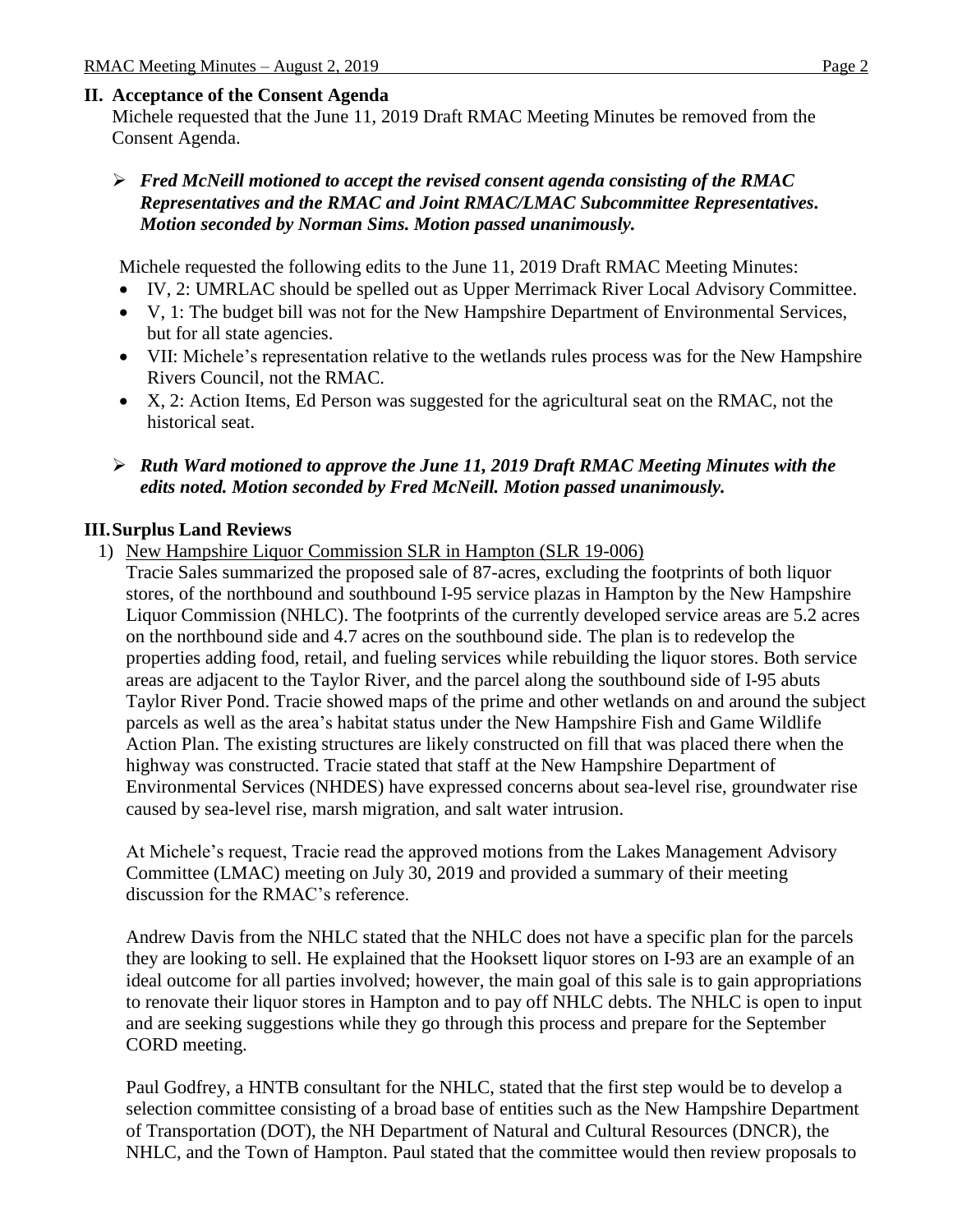see how they address the conditions and constraints that exist on the sites. It is expected that the properties will be owned by a private entity with the exception of the building footprints retained for the NHLC. The NHLC has been working with NHDOT and the Federal Highway Administration on this project.

Jared Nylund, New Hampshire Department of Administrative Services (DAS), has been assisting the NHLC throughout this process. Jared stated that through CORD, there has been word that the Hampton Conservation Commission is interested in being involved with the project or potentially purchasing the land if they can acquire the funds. NHLC and DAS have not yet contacted the Hampton Conservation Commission directly. Jared also pointed out that since access to these properties would be directly from the highway, the Federal Highway Administration has jurisdiction to impose restrictions on what is allowed at the sites. DOT has criteria and restrictions for the selection committee to ensure the protection of the integrity of existing highway structures.

Clark Freise, NHDES Assistant Commissioner, stated that due to the uniqueness of the property with its wetlands and salt marshes, NHDES wanted to engage in the review process on a deeper level. Clark stated that NHDES met with the NHLC Chair and explained that this was a unique circumstance because of the habitat on the property. NHDES wetlands staff is available to visit the site to assess how much buildable land is present as part of a pre-application meeting. Clark believes this property could provide educational opportunities for people traveling through the state to experience New Hampshire salt marshes. Clark pointed out that the greater the value of the property, the more applicants it will draw, and the right project partner can be chosen. The Request for Proposal (RFP) process can be used to set conditions that will allow the right partner to rise to the top.

Larry Spencer stated that he does not want to see the damage to wetlands he has seen in other states happen to the wetlands of New Hampshire. He expressed concern that through selling this land, the state would be giving away valuable resources that will be useful long-term.

Fred McNeill stated that he believes the Hooksett liquor store service centers are an excellent model to follow. He said that further development of this land could provide great educational opportunities. Fred supports the sale of the land and construction of a service center with the potential to also have an environmental educational aspect.

Mark Lombardi asked the NHLC to clarify the purpose of selling the whole property. Andrew responded that these stores in Hampton used to be their first and second performers, but these buildings are now undersized and outdated. DOT has not expressed interest in purchasing the property. Andrew pointed out that the NHLC are not landlords, but retailers. Their analysis is that at the end of this project they will have a newly-renovated store and they will be able to retire NHLC's debt.

Michele asked for Andrew's reaction to the LMAC's motions/actions. Andrew stated that the NHLC thought the LMAC's approach was well thought out and it spoke to collaboration. They enjoyed that the LMAC shared the idea that there is opportunistic value to developing on this land.

Tom O'Donovan, NHDES Water Division Director, compared this site to a popular tourist attraction in New Jersey where there is a multi-story building to allow visitors to view the wetlands and wildlife on the top floor. He encouraged the NHLC to consider a multi-story approach to remain within the existing footprint.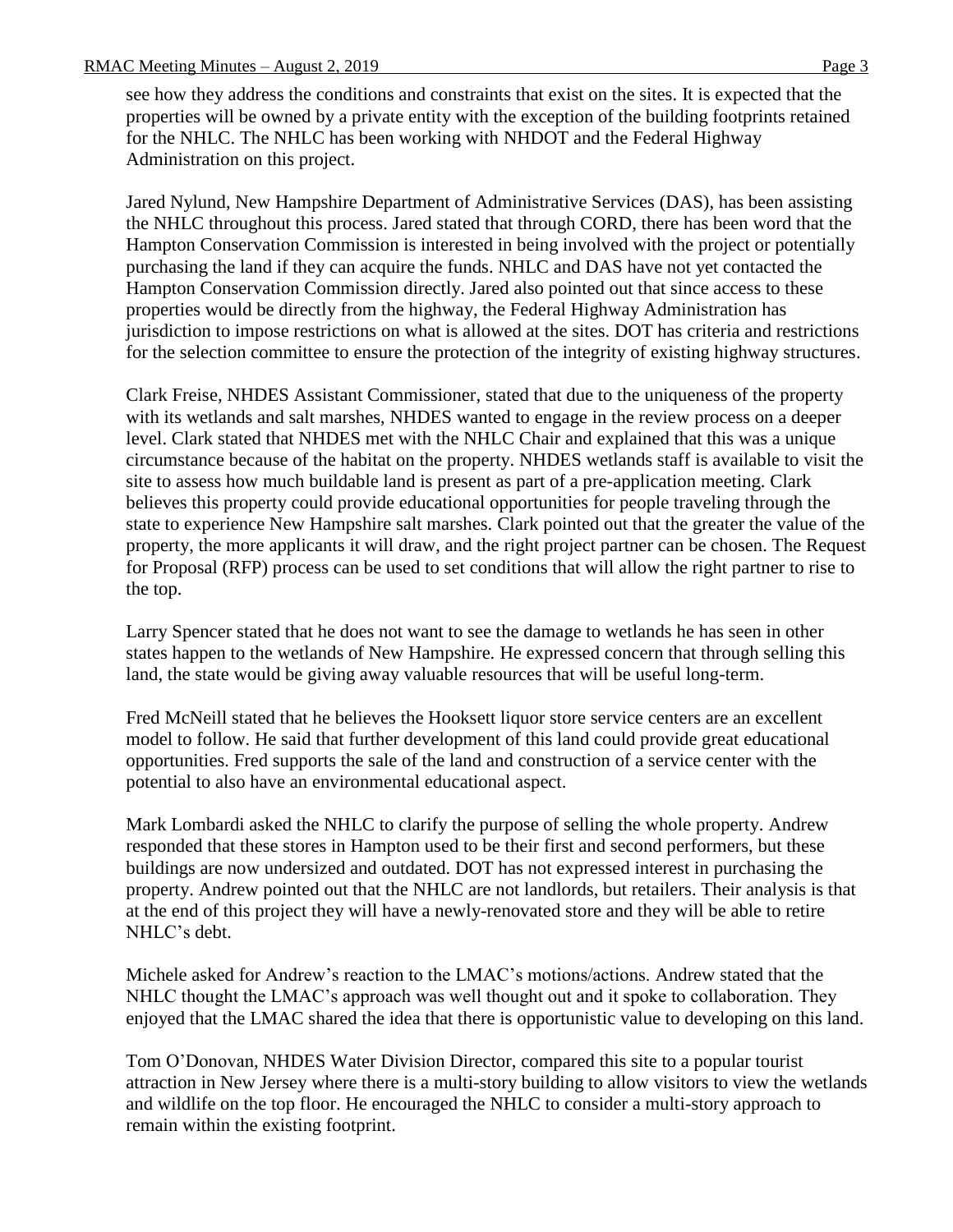Clarke advised the RMAC to not submit too many terms and conditions as part of their recommendations to CORD. Clark stated that there is value to applying terms and conditions, but the more they require, the less conversation with potential partners there will be and thus the less opportunity for them to show how much they value the land. Clark suggested that the RMAC request to be a part of the RFP committee and instead make requests in that process.

Alexx Monastiero advised that the developer should be given an opportunity to do the best job possible. She suggested that the 100-foot wetland buffer be counted towards the development base, though it cannot be built within.

Michele stated that she is not only the RMAC chair but that she also represents the conservation community. She said that it does not seem unreasonable to ask for a subdivision of undevelopable land due to state and local regulations. Asking for a subdivision or that a conservation easement be put in place is a reasonable request. These options can provide the opportunity to enter into a partnership that recognizes the value of the resources for their natural value, and their utility as flood storage. She stated it would be a good idea for the RMAC to meet again with the NHLC as the RFP is being developed.

Norman Sims began assembling a possible motion based on the LMAC's concept of selling the existing, contiguous developable land and placing the remaining area in a conservation easement. In response:

- Michele reminded the RMAC that they are an independent committee representing their groups' interests, and have provided recommendations on many other SLRs where property was owned by state agencies.
- Alexx reiterated her advice on retaining the 100-foot prime wetland buffer as part of the saleable land.
- Larry concurred with Alexx regarding the buffer so that the Town of Hampton would have the opportunity to review any planned development in the buffer, as it would then be owned by a private entity rather than the state.
- Norm supported the idea of the RMAC requesting more restrictions now so that when developers are applying, they will understand the RMAC's goal of protecting the land.

## *Norman Sims motioned that the RMAC recommend that the sale of the property be limited to existing, contiguous, developable land with a subdivision made prior to the sale. All wetlands shall have a conservation easement or be donated to the Town of Hampton. The motion was seconded by Larry Spencer.*

# Discussion:

- Andrew stated that the NHLC felt that the motions made by the RMAC were restrictive and that the comparative motions made by the LMAC appeared to be open to the potential development of the land.
- Norm stated that he only supports the sale of the developable property, and the wetlands should not be sold to a developer but rather stay in the domain of the state.
- Michele worked with the motion and what was said during the discussions to provide language to build consensus.

# *The motion was withdrawn by Norman Sims and Larry Spencer.*

 *Larry Spencer motioned that the RMAC recommend the sale of the property with a conservation easement placed on the wetlands. The motion was seconded by Ruth Ward.*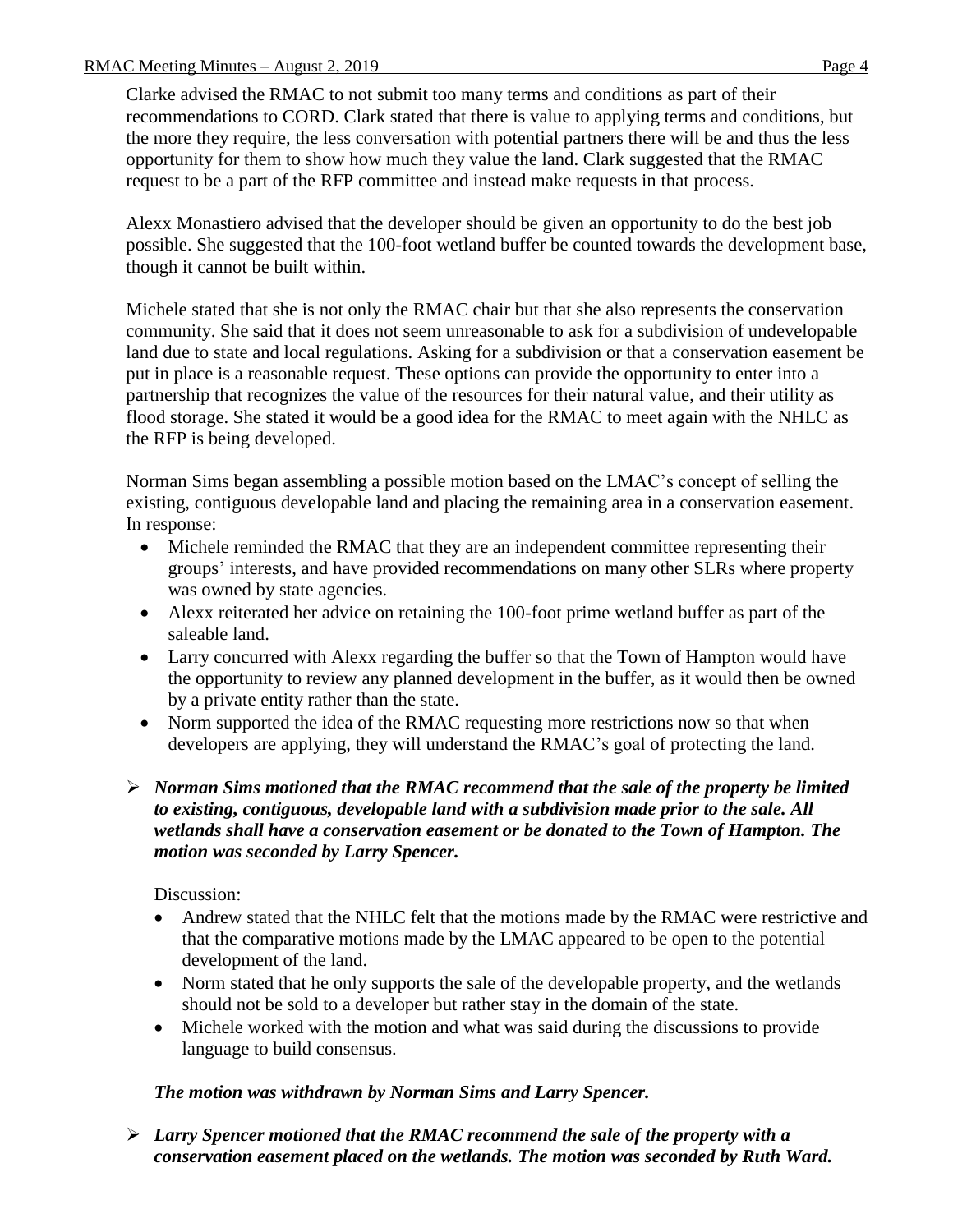Discussion:

- Fred expressed concern that restricting building on all wetlands could impede construction plans, i.e. if they needed to fill in a small area to install storm water management.
- John Magee suggested amending the motion on the table with proposed language that would state "which would allow for no net loss of wetlands in any mitigation or development."
- Larry did not approve the proposed amendment language so it was not included. Larry then requested to "call the question," which Chair Tremblay allowed to conclude the discussion.

## *The RMAC voted 5-2 in favor of the motion, with no abstentions.*

 *Larry Spencer motioned that the RMAC request participation in the development of the Request for Proposals for the sale and development of the subject property. The motion was seconded by Ruth Ward. There was no discussion. The RMAC voted 6-0 in favor of this condition on the disposal, with no abstentions.* 

The NHLC representatives, Jared Nylund, Clark Freise, Tom O'Donovan, and Tim Drew thanked the RMAC for allowing them to attend and participate in the meeting.

## 2) DNCR SLR in Hopkinton (SLR 19-007)

Jen Drociak explained that the Town of Hopkinton is proposing an exchange of 30.3 acres of stateowned land in the Contoocook State Forest, consisting of three separate parcels, for a 97-acre parcel of land in the Hopkinton Town Forest that abuts Mast Yard State Forest. All parcels for the proposed exchange are within the designated corridor of the Contoocook River. The Town of Hopkinton desires to incorporate the subject 30.3-acre property and other, non-subject parcels into larger proposed economic development initiative. Due to the configuration of the parcels and their small size, DNCR feels that the 30.3-acre property is not an economically viable working forest. DNCR is interested in acquiring the 97-acre Hopkinton Town Forest parcel, which has approximately 3,500 linear feet of frontage on the Contoocook River, for its large size and strategic location relative to the Mast Yard State Forest.

## *Larry Spencer motioned to recommend the disposal of the 30.3 acres of the Contoocook State Forest in exchange for the 97-acres of the Hopkinton Town Forest. Seconded by Chris Hodgdon.*

Larry expressed his support for the exchange because it would be able to increase the acreage of the state forest and it will allow the Town of Hopkinton to have local control for further development. Additionally, the US Army Corps of Engineers-owned land along the river provides a buffer that will help to preserve the river from future development.

Norm inquired as to the reason for the exchange of land, and was not supportive of the exchange since the current town forest already has an easement on it, and currently protected state land would be developed. Larry called the question, which is non-debatable and closed further discussion.

## *The RMAC voted 4-3 in favor of the disposal with no abstentions.*

3) SLRs Received with No RMAC Review

Jen reported that SLR 19-005 was received for the sale of 0.10 acres of land for a pressure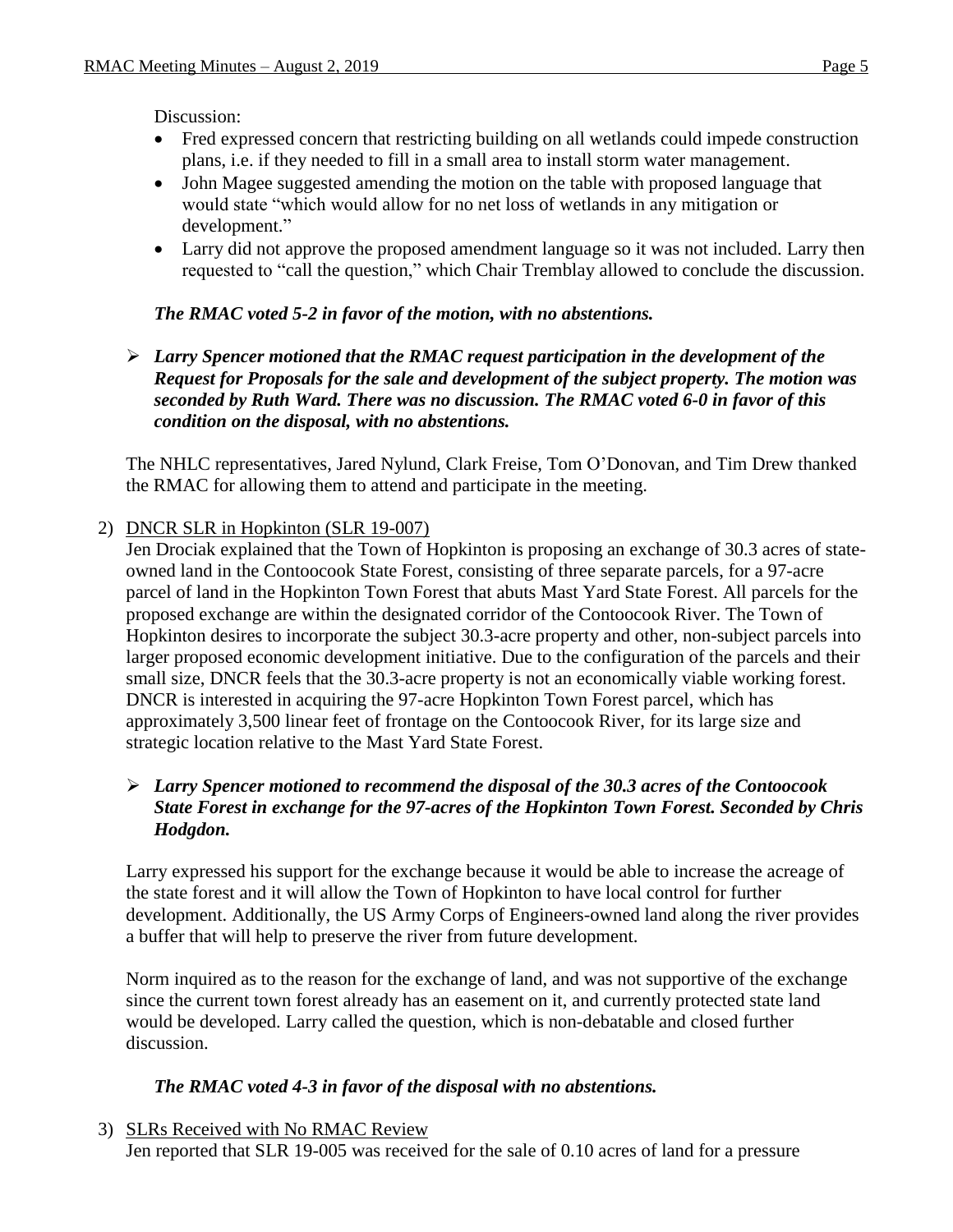reducing valve and meter to the Town of Salem. The disposal may also include a right of way. It is not within 250 feet of a river and therefore the RMAC did not need to review it.

#### *Chris Hodgdon – Brentwood SLR Question Responses*

At the June 11, 2019 RMAC meeting, the RMAC reviewed an SLR outside of their jurisdiction. The SLR was for the sale of a 34-acre New Hampshire Fish and Game (NHFG) wildlife preserve in Brentwood. The RMAC had questions about the sale of the property, and Chris Hodgdon offered to seek answers from NHFG. The property, including several of the buildings, was formerly utilized for pheasant rearing. More recently NHFG used the land for officer training. The remainder of the property is a mix of open field and young pine. Chris informed the RMAC that the Town of Brentwood expressed interest in purchasing the land, but it is unknown what the property would be used for. Brentwood also owns the land behind the property and it is thought that the purchase could be utilized to increase access to the rear of the property. The two properties are also surrounded by housing developments. There is hope that they will be used for habitat enhancement.

#### **IV.RMAC Represented Interests Presentation Series: Department of Transportation**

Mark Hemmerlein reported that DOT is the largest department in the state with about 1,800 employees. It is broken up into six divisions: Commissioner's Office; the Division of Policy and Administration; the Division of Aeronautics, Rail, and Transit; the Division of Finance; the Division of Operations; and the Division of Project Development. Mark works in the Bureau of Environment within the Division of Project Development. Within this Bureau there are environmental managers, subject matter experts, a water quality program, a wetlands program, a coastal resources program, and an air and noise program. Additionally, they are involved with several federal programs such as the Wild and Scenic Rivers Program, the Endangered Species Program, and the National Marine Fisheries Program. The majority of the work performed at DOT is through contract work, and the bulk of these projects interact with rivers since many roadways in New Hampshire are adjacent to rivers. Mark will conduct a statistical analysis to determine how much of DOT's work interacts with rivers, and will bring the numbers back to the RMAC at a later date. DOT works with state and federal agencies to acquire the permits needed for their work. DOT is one of the biggest permit applicants at NHDES, and DOT is looking to find a streamlined method of acquiring feedback and permits from NHDES. Beyond permits, the Bureau of Environment has paid almost \$10 million to the Aquatic Resource Mitigation fund over the past eight years. In 2014 Mark and two of his interns worked to establish the stream crossing assessment program that continues to evaluate the functionality of culverts and bridges today.

## **V. RMPP Program Updates**

1) Joint RMAC/LMAC Water Quality Indicators Subcommittee Update

Mark Lombardi announced that the first meeting of the Joint RMAC and LMAC Water Quality Indicators Study Subcommittee is scheduled for October  $7<sup>th</sup>$ . The meeting focus will be to review materials on existing water quality data and reporting put together by staff. Everyone is welcome to attend. Michele requested that staff forward the meeting invitation to RMAC members.

- 2) RMAC Representative Vacant Seats Postponed
- 3) LAC Membership Appointment Status Postponed
- 4) State Budget Update Postponed
- 5) LAC Activities and RMPP Biennial Report Postponed
- 6) Instream Flow Program Update Postponed

## **VI.Representative Roundtable** – Postponed